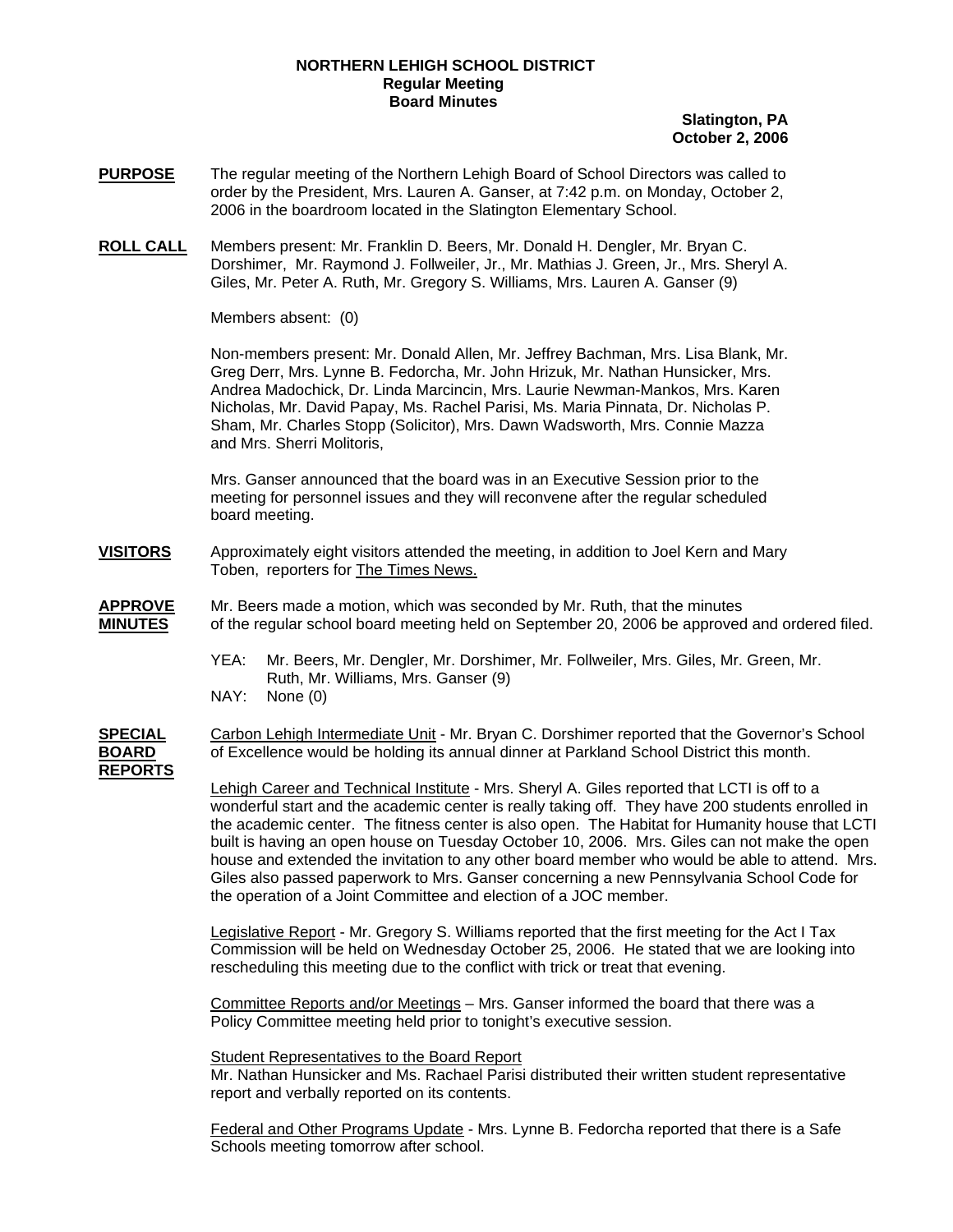| SPECIAL | Superintendent's Report - Dr. Nicholas P. Sham, Sr.                                |
|---------|------------------------------------------------------------------------------------|
| BOARD   | Dr. Sham reported that our yearly School Board Meeting to be held at LCTI has been |

**REPORTS** rescheduled for November 15, 2006. (con't.)

He discussed with the board about complaints received from soccer parents about the soccer team not being allowed usage of the football stadium for games. He stated that we are trying to do the best we can to accommodate all sports for usage of the stadium.

He reported that the person who interviewed for the Musical/Play Director position has declined.

Dr. Sham informed the community and board members that the first meeting of the Feasibility Study Committee will be held on Monday October 16, 2006 at 7:00 in the board room.

Dr. Sham also reported that he has been receiving information about doors in our district being left unsecured or propped open. He instructed all building administrators that under no circumstances should any door be left unlocked in their respective buildings.

Dr. Sham also requested that the board approve to continue employment of Lori Henritzy, who is currently substituting for a staff member on maternity leave, for one additional month for two reasons: 1.) Our new business manager has just started and with Act I starting, and the significant time constraints it will put on us, Dr. Sham and Lisa Blank believes we will need the additional personnel and 2.) There have been new responsibilities added to the current position Lori is substituting in and she would be the best person to train the returning employee. He stated that this position will be revisited in a month for further review and consideration.

Mr. Beers made a motion, which was seconded by Mrs. Giles, that the Board of Education approves the following item:

 Approve to continue employment of Lori Henritzy, substitute secretary in the business office, to help train Heather Tift with new duties incorporated into her position while on maternity leave.

- YEA: Mr. Beers, Mr. Dengler, Mr. Dorshimer, Mr. Follweiler, Mrs. Giles, Mr. Green, Mr. Ruth, Mr. Williams, Mrs. Ganser (9)<br>NAY: None (0)
- None (0)

 Mrs. Ganser again stated that they would be returning to executive session at the conclusion of the regular school board meeting to discuss negotiation and she reported that at the request of the teachers we have entered into fact finding.

**PERSONNEL** Mr. Dorshimer made a motion, which was seconded by Mr. Beers, that the Board of Education approves the following personnel items:

Co-curricular Assistant Girls Soccer Coach James Karabasz 52.575.75\* Appointments *\*Last year's rates will apply until a new Collective Bargaining Agreement is approved.* 2006-2007

Non- Approve the following individual as substitute teacher aide and substitute cafeteria aide Instructional for the 2006-2007 school year at the 2006-2007 substitute rate of \$7.25 per hour. Substitute

Claudia Young

Resignation Accept the resignation of Dawne Beidleman from her position as High School Special Education Aide effective September 15, 2006.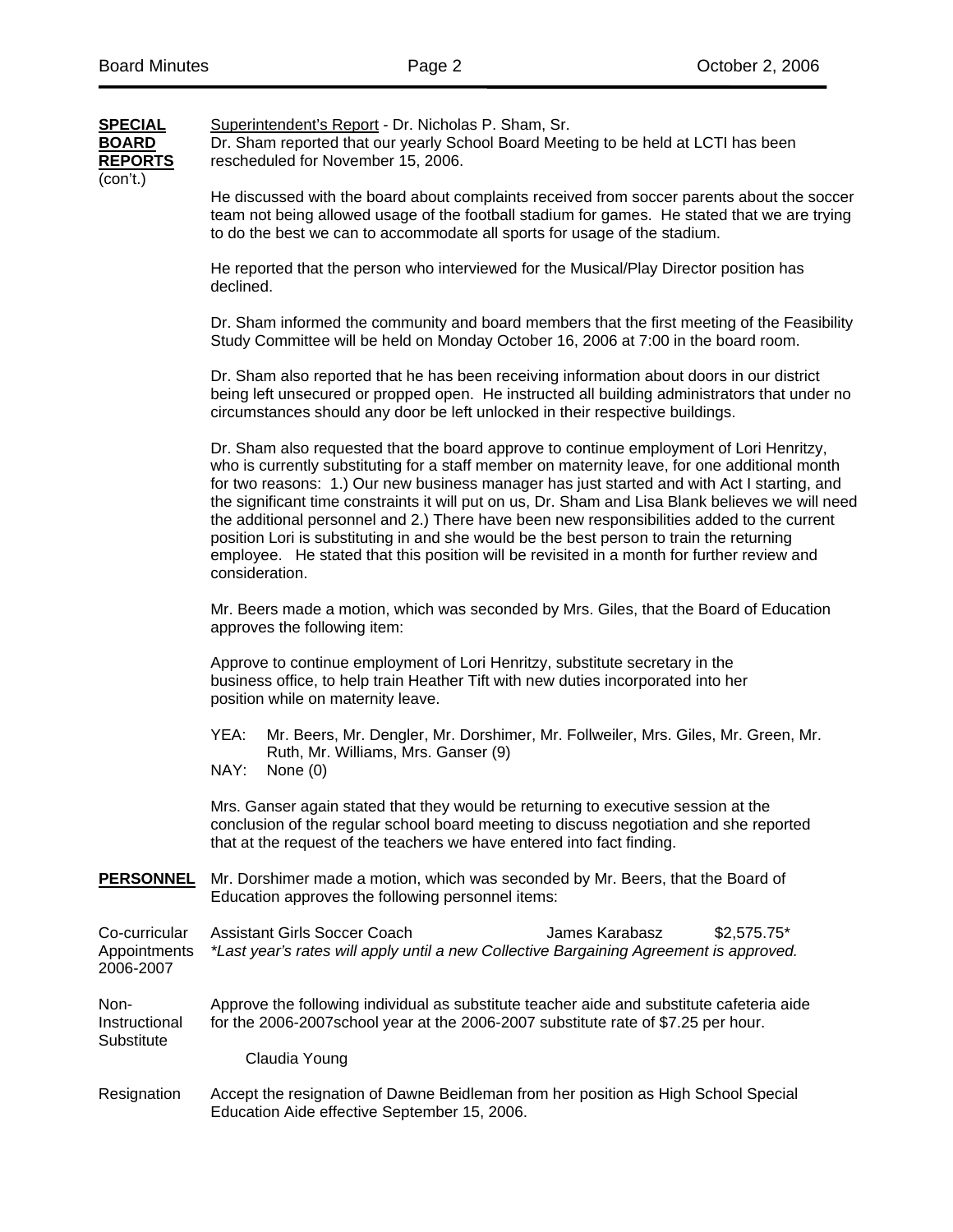| (con't.) |
|----------|
|----------|

| Nomination                     | <b>Brian Sammler</b>                                                                                                                                                                                                                                                                                                                                                                                                                                                                                                                                                                                                                                                                                                                                                                                                                                                                                                                                                                                        |                        |                                                                                                                                       |  |  |
|--------------------------------|-------------------------------------------------------------------------------------------------------------------------------------------------------------------------------------------------------------------------------------------------------------------------------------------------------------------------------------------------------------------------------------------------------------------------------------------------------------------------------------------------------------------------------------------------------------------------------------------------------------------------------------------------------------------------------------------------------------------------------------------------------------------------------------------------------------------------------------------------------------------------------------------------------------------------------------------------------------------------------------------------------------|------------------------|---------------------------------------------------------------------------------------------------------------------------------------|--|--|
| Instructional<br>Appointment   | Assignment:                                                                                                                                                                                                                                                                                                                                                                                                                                                                                                                                                                                                                                                                                                                                                                                                                                                                                                                                                                                                 |                        | High School Wellness & Fitness Teacher, replacing<br>Tanya Simms who was granted a leave of absence.                                  |  |  |
|                                | Salary:                                                                                                                                                                                                                                                                                                                                                                                                                                                                                                                                                                                                                                                                                                                                                                                                                                                                                                                                                                                                     |                        | \$38,000* (Step 1 Bachelor's 2005-2006 CBA Salary<br>Schedule)                                                                        |  |  |
|                                |                                                                                                                                                                                                                                                                                                                                                                                                                                                                                                                                                                                                                                                                                                                                                                                                                                                                                                                                                                                                             | <b>Effective Date:</b> | October 13, 2006                                                                                                                      |  |  |
|                                | Termination:                                                                                                                                                                                                                                                                                                                                                                                                                                                                                                                                                                                                                                                                                                                                                                                                                                                                                                                                                                                                |                        | Upon Return of Regular Fulltime Employee<br>*Last year's salaries will apply until a new Collective Bargaining Agreement is approved. |  |  |
|                                | YEA:<br>NAY:                                                                                                                                                                                                                                                                                                                                                                                                                                                                                                                                                                                                                                                                                                                                                                                                                                                                                                                                                                                                | None $(0)$             | Mr. Beers, Mr. Dengler, Mr. Dorshimer, Mr. Follweiler, Mrs. Giles, Mr. Green, Mr.<br>Ruth, Mr. Williams, Mrs. Ganser (9)              |  |  |
| <b>CONFER-</b><br><b>ENCES</b> | Mr. Beers made a motion, which was seconded by Mr. Williams, that the Board of<br>Education approves the following conferences:                                                                                                                                                                                                                                                                                                                                                                                                                                                                                                                                                                                                                                                                                                                                                                                                                                                                             |                        |                                                                                                                                       |  |  |
|                                | Eric Schmidt – Project Care: Student Assistance Program Training – November $6 - 8$ ,<br>2006 - Bethlehem, PA - Registration: \$375.00 - Total Approximate Cost: \$375.00 -<br>Funding: Safe & Drug Free Schools Grant                                                                                                                                                                                                                                                                                                                                                                                                                                                                                                                                                                                                                                                                                                                                                                                      |                        |                                                                                                                                       |  |  |
|                                | Laurie Newman-Mankos - PACASE Convention - November 1, 2006 - Grantville, PA -<br>Registration: \$99.00 - Travel: \$47.63 - Total Approximate Cost: \$146.63 - Funding:<br><b>IDEA</b>                                                                                                                                                                                                                                                                                                                                                                                                                                                                                                                                                                                                                                                                                                                                                                                                                      |                        |                                                                                                                                       |  |  |
|                                | Thomas Mertus - Educational Resource Services: "From CHAOS to Classroom Control:<br>Managing Disruptive Classroom Behavior" - December 6, 2006 - Harrisburg, PA -<br>Registration: \$189.00, Meals: \$20.00, Travel: \$53.07 - Total Approximate Cost:<br>\$262.07 - Funding: IDEA                                                                                                                                                                                                                                                                                                                                                                                                                                                                                                                                                                                                                                                                                                                          |                        |                                                                                                                                       |  |  |
|                                | YEA:<br>NAY:                                                                                                                                                                                                                                                                                                                                                                                                                                                                                                                                                                                                                                                                                                                                                                                                                                                                                                                                                                                                | None $(0)$             | Mr. Beers, Mr. Dengler, Mr. Dorshimer, Mr. Follweiler, Mrs. Giles, Mr. Green, Mr.<br>Ruth, Mr. Williams, Mrs. Ganser (9)              |  |  |
| <b>POLICY</b>                  | Mr. Follweiler made a motion, which was seconded by Mr. Beers, that the Board of<br>Education approves the following Policy items:                                                                                                                                                                                                                                                                                                                                                                                                                                                                                                                                                                                                                                                                                                                                                                                                                                                                          |                        |                                                                                                                                       |  |  |
| German<br>Exchange<br>Program  | Mrs. Lana Schmidt, high school German teacher, has submitted a request for the<br>continuation of the Student Exchange Program between interested students from the<br>Northern Lehigh School District and the Eduard Spraenger Gymnasium in Landau,<br>Germany. German students will be arriving at Northern Lehigh School District on<br>Thursday September 28, 2006 and will depart on Tuesday October 10, 2006. Expected<br>expenses to the district will be substitute coverage for the hosting teacher as deemed<br>necessary and bus expenses for day trips as budgeted. Northern Lehigh students will<br>travel to Germany at the end of the 2006-2007 school year, at a time that will coincide<br>with the school year in the Rheinland-Platinate, preferably during the summer months.<br>Trip participants will be responsible for all expenses; however, they do request liability<br>insurance coverage for the entire group, as has been granted since their first exchange<br>trip in 1984. |                        |                                                                                                                                       |  |  |
| <b>Field Trips</b>             | German-American Exchange Group                                                                                                                                                                                                                                                                                                                                                                                                                                                                                                                                                                                                                                                                                                                                                                                                                                                                                                                                                                              |                        |                                                                                                                                       |  |  |
|                                | October 3, 2006 - Amish Country - Funded through German Exchange Program<br>October 5, 2006 – Philadelphia – Funded through German Exchange Program                                                                                                                                                                                                                                                                                                                                                                                                                                                                                                                                                                                                                                                                                                                                                                                                                                                         |                        |                                                                                                                                       |  |  |

 October 5, 2006 – Philadelphia –Funded through German Exchange Program October 10, 2006 – New York City – Funded through German Exchange Program and budgeted district funds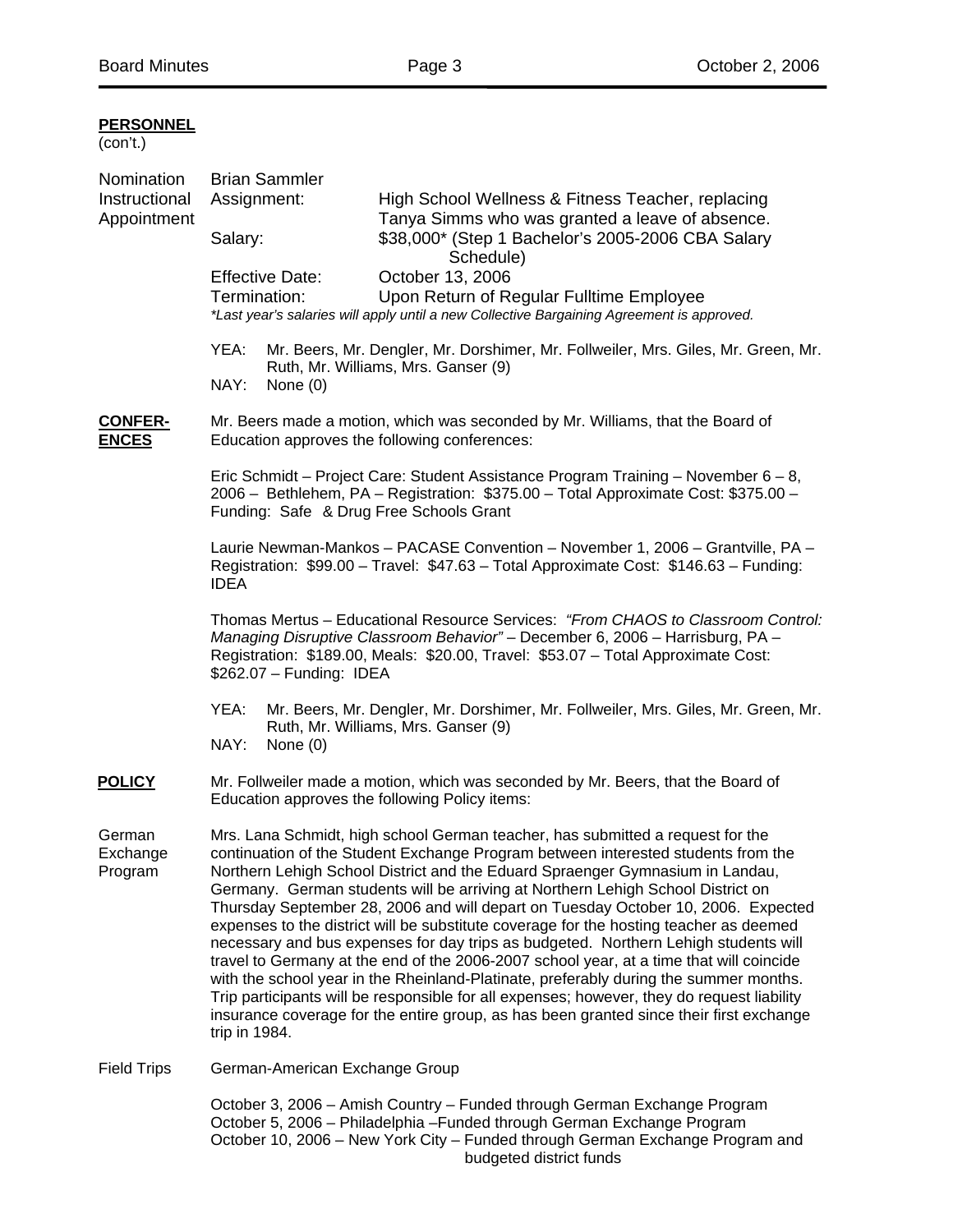| <b>POLICY</b><br>(con't.)                                           |                                                                                                                                                                                                                                                                                                                                                                                                         |  |  |  |  |
|---------------------------------------------------------------------|---------------------------------------------------------------------------------------------------------------------------------------------------------------------------------------------------------------------------------------------------------------------------------------------------------------------------------------------------------------------------------------------------------|--|--|--|--|
| Homebound<br>Instruction                                            | It is recommended that the Board of Education grant homebound instruction for a 11 <sup>th</sup><br>Grade Student, Student No.862500, for five hours per week, effective January 17, 2007<br>and continuing until March 19, 2007.                                                                                                                                                                       |  |  |  |  |
|                                                                     | YEA:<br>Mr. Beers, Mr. Dengler, Mr. Dorshimer, Mr. Follweiler, Mrs. Giles, Mr. Green, Mr.<br>Ruth, Mr. Williams, Mrs. Ganser (9)<br>NAY:<br>None $(0)$                                                                                                                                                                                                                                                  |  |  |  |  |
| <b>CURRIC-</b><br><b>ULUM AND</b><br><b>INSTRUC-</b><br><b>TION</b> | Mr. Dorshimer made a motion, which was seconded by Mr. Follweiler, that the Board of<br>Education approves the following Curriculum and Instruction items:                                                                                                                                                                                                                                              |  |  |  |  |
|                                                                     | Approve to authorize proper officials to execute an agreement between the Northern<br>Lehigh School District and the Carbon Lehigh Intermediate Unit #21 to provide<br>services for special education for the 2006-2007 school year.                                                                                                                                                                    |  |  |  |  |
|                                                                     | YEA:<br>Mr. Beers, Mr. Dengler, Mr. Dorshimer, Mr. Follweiler, Mrs. Giles, Mr. Green, Mr.<br>Ruth, Mr. Williams, Mrs. Ganser (9)<br>NAY:<br>None $(0)$                                                                                                                                                                                                                                                  |  |  |  |  |
| OLD                                                                 | Mr. Ruth asked where we stand with the contract for the substitute teacher caller.                                                                                                                                                                                                                                                                                                                      |  |  |  |  |
| <b>BUSINESS</b>                                                     | Attorney Stopp reported that it is pending but has not been completed yet.                                                                                                                                                                                                                                                                                                                              |  |  |  |  |
|                                                                     | Mrs. Ganser stated that last month there was a gentleman who came to the<br>board meeting and brought an issue to the board's attention. Dr. Sham is still<br>reviewing that and will report the findings back to the board when his research is<br>complete and he will also be contacting the parent.                                                                                                 |  |  |  |  |
| <b>NEW</b><br><b>BUSINESS</b>                                       | Mr. Beers stated that volunteers are not showing up to work the refreshment.<br>Mrs. Ganser stated that it hurts the students when there is no one there to take<br>care of the refreshment stand and that if this continues to happen the board will<br>be forced to take other measures to staff the refreshment stand because it is a<br>source of funding for the district.                         |  |  |  |  |
|                                                                     | Mrs. Ganser also welcomed Lisa Blank as our new business manager.                                                                                                                                                                                                                                                                                                                                       |  |  |  |  |
|                                                                     | Mr. Dorshimer stated recent newspaper articles about Adequate Yearly<br>Progress of school districts and that Northern Lehigh has made Adequate Yearly<br>Progress. He thanked the teachers, administration and all staff members for the<br>wonderful job they are doing.                                                                                                                              |  |  |  |  |
|                                                                     | Dr. Sham talked about his trip to Toronto Ontario with the Lehigh School Study<br>Council Tour to see the York School District. He stated that he has pushed all<br>our schools hard and that what we are doing is based on the best research and<br>we are doing the right things. All this will be outlined in his report he is doing for<br>the board based on his Lehigh School Study Council Tour. |  |  |  |  |
| <b>FINANCIAL</b>                                                    | Mr. Follweiler made a motion, which was seconded by Mr. Dorshimer, that the Board of<br>Education approves the following Financial items:                                                                                                                                                                                                                                                               |  |  |  |  |
|                                                                     | Mrs. Ganser asked to pull item B from the agenda and approve separately.                                                                                                                                                                                                                                                                                                                                |  |  |  |  |
| Cash Mgmnt<br>Portfolio                                             | Approve the Arthurs Lestrange Cash Management Portfolio for the month of August<br>2006.                                                                                                                                                                                                                                                                                                                |  |  |  |  |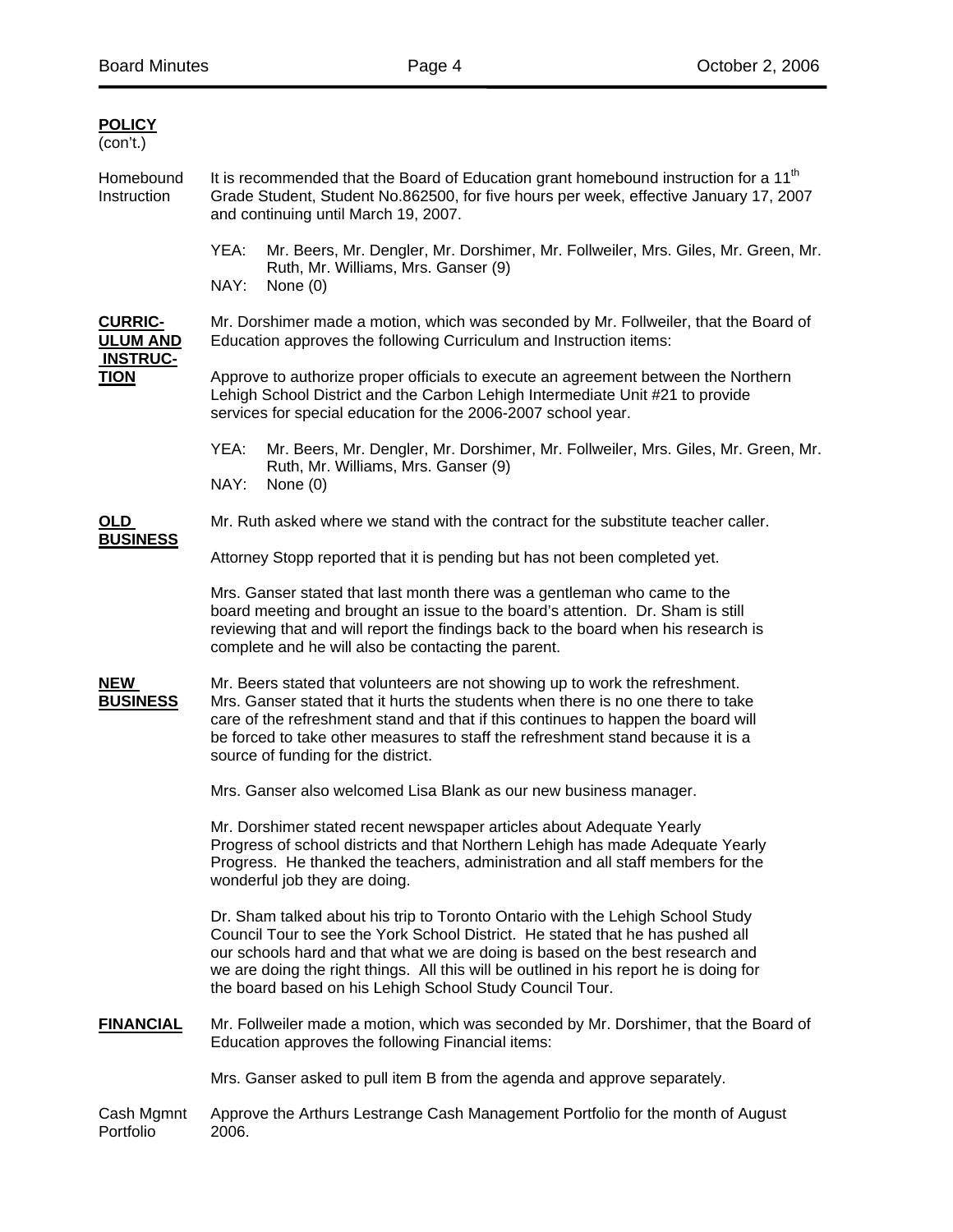**FINANCIAL**

| (con't)                                       |                                                                                                                                                                                                                                   |  |  |  |  |
|-----------------------------------------------|-----------------------------------------------------------------------------------------------------------------------------------------------------------------------------------------------------------------------------------|--|--|--|--|
| Open Class<br>2010 Acct                       | Approve the request of the senior high school to open a "Class of 2010" account in of<br>accordance with the Student Activity Fund Account. The purpose of this account is to<br>raise funds for the students.                    |  |  |  |  |
| Prices                                        | Season Ticket Approve the Season Ticket Price list for various sporting events beginning December 1,<br>2006 as presented. (see attached)                                                                                         |  |  |  |  |
| <b>Budgetary</b><br><b>Transfers</b>          | Approve budgetary transfers for the 2006-2007 fiscal year as presented.                                                                                                                                                           |  |  |  |  |
| Assessment<br>Change<br>Refunds               | Approve the following refund for assessment changes for the Borough of Slatington:                                                                                                                                                |  |  |  |  |
|                                               | Janet Schertzinger; property located at 426 Center Street, Slatington. Assessment<br>changed from \$1516.34 to \$1474.14 (Taxes paid in discount. Refund of \$41.35 is due)                                                       |  |  |  |  |
|                                               | Ryan Parry and Michelle Brown; property located at 422 Center Street, Slatington.<br>Assessment changed from \$1612.81 to \$1570.61 (Taxes paid in discount. Refund of \$41.35<br>is due)                                         |  |  |  |  |
|                                               | Carl and D Fenstermaker; property located at 428 Center Street, Slatington. Assessment<br>changed from \$1422.89 to \$1380.69 (Taxes paid in discount. Refund of \$41.35 is due)                                                  |  |  |  |  |
|                                               | YEA:<br>Mr. Beers, Mr. Dengler, Mr. Dorshimer, Mr. Follweiler, Mrs. Giles, Mr. Green, Mr.<br>Ruth, Mr. Williams, Mrs. Ganser (9)<br>NAY:<br>None (0)                                                                              |  |  |  |  |
| Per Capita<br>Abatements                      | Mr. Dorshimer made a motion, which was seconded by Mr. Green, that the Board of Education<br>approves the abatement/exoneration requests of per capita taxes, for the residents that fall<br>within the guidelines, as presented. |  |  |  |  |
|                                               | YEA:<br>Mr. Beers, Mr. Dengler, Mr. Dorshimer, Mr. Follweiler, Mrs. Giles, Mr. Green,<br>Mr. Ruth, Mr. Williams (8)<br>NAY:<br>None $(0)$<br>Mrs. Ganser (1)<br><b>ABSTAIN:</b>                                                   |  |  |  |  |
| <b>LEGAL</b>                                  |                                                                                                                                                                                                                                   |  |  |  |  |
| <u>CORR-</u><br><b>ESPON-</b><br><b>DENCE</b> | Mrs. Ganser read a letter that was received from Mrs. Carol Dorward thanking the board<br>for the retirement gift she received at the last board meeting.                                                                         |  |  |  |  |
| <b>INFORMA-</b><br><b>TION</b>                | All board members received copies of the Minutes of the Lehigh Career and Technical Institute<br>Joint Operating Committee meeting held on August 23, 2006 and the LCTI Director's Report<br>for September 2006.                  |  |  |  |  |
|                                               | All board members received minutes of the Carbon Lehigh Intermediate Unit 21 Board of<br>Directors meetings held on August 21, 2006.                                                                                              |  |  |  |  |
|                                               | All board members received minutes of the Borough of Slatington Parks & Recreation<br>Commission held on September 18, 2006.                                                                                                      |  |  |  |  |
|                                               | All board members received minutes of the Washington Township Board of Supervisors held<br>on August 8, 2006.                                                                                                                     |  |  |  |  |